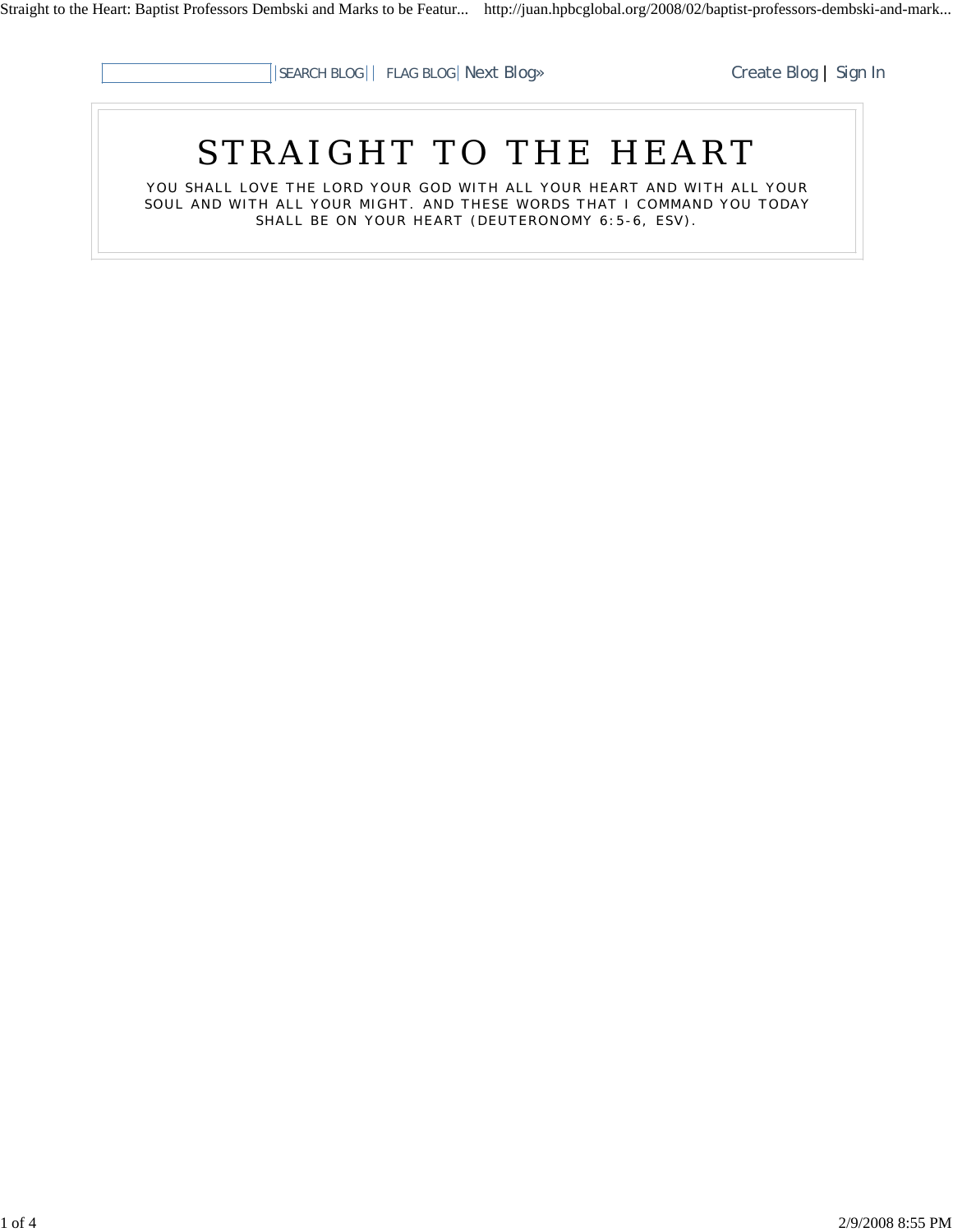#### SATURDAY, FEBRUARY 9, 2008

## Baptist Professors Dembski and Marks to be Featured in Ben Stein's Expelled

The Southern Baptist Texan has a great article that notes two Baptist professors (William Dembski from Southwestern Seminary and Robert Marks from Baylor) will be featured in Ben Stein's Expelled: No Intelligence Allowed - a movie exposing the academic bias against intelligent design.

#### William Dembski says:

. . . that those who most need to see the movie are "parents of children in high school or college, as well as those children themselves, who may think that the biological sciences are a dispassionate search for truth about life but many of whose practitioners see biology, especially evolutionary biology, as an ideological weapon to destroy faith in God."

#### Robert Marks says:

"I sat there and I laughed. I laughed because I have seen this atheistic, big-science mafia squad come out and kill the careers of many of my friends. Guillermo Gonzalez, who I knew at the University of Washington. Richard von Sternberg, who I recently met. And to see their motivation and goals so clearly exposed in a Ben Stein sort of dry humor was incredible. I really, really enjoyed the movie. I think it is going to have an enormous impact. I hope it does."

Read entire article here.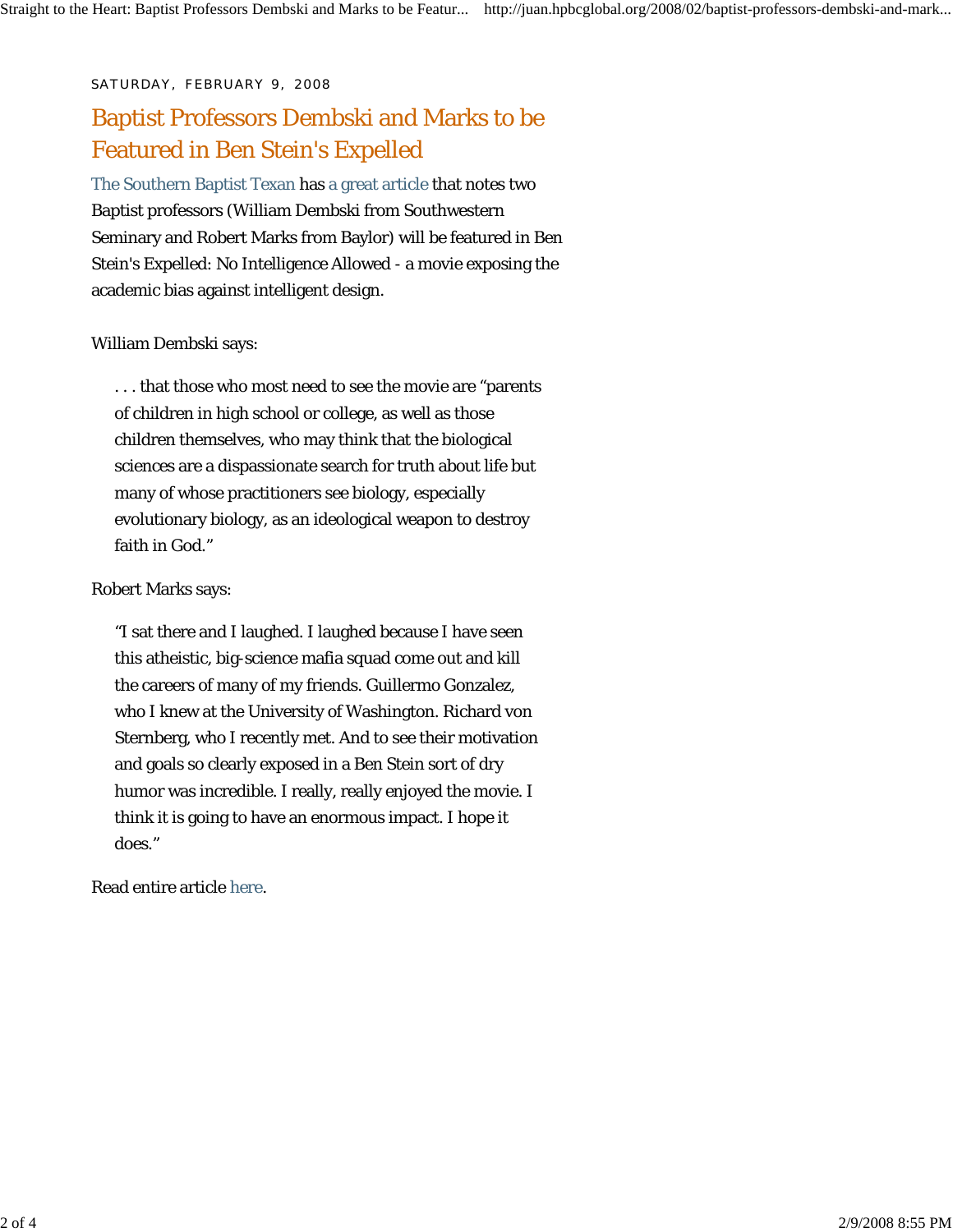TWO WAYS TO LIVE

### How will you live your life?

JUAN SANCHEZ **AUSTIN, TEXAS, UNITED STATES**

VIEW MY COMPLETE PROFILE

#### THE SANCHEZ FAMILY



In Highlands North Carolina

WHAT I'M READING

Central Themes in Biblical Theology

Future Grace (with our small group)

Gospel-Centered Hermeneutics

Systematic Theology (with our elders)

What is a Healthy Church? (with our church staff)

When I Don't Desire God

WHAT I'M READING AS I STUDY GENESIS

Creation and Blessing, Allen Ross Genesis (NIV Application), John **Walton** 

3 of 4 2/9/2008 8:55 PM Genesis 1-11:26 (NAC) Kenneth Genesis (TOTC), Derek Kidner